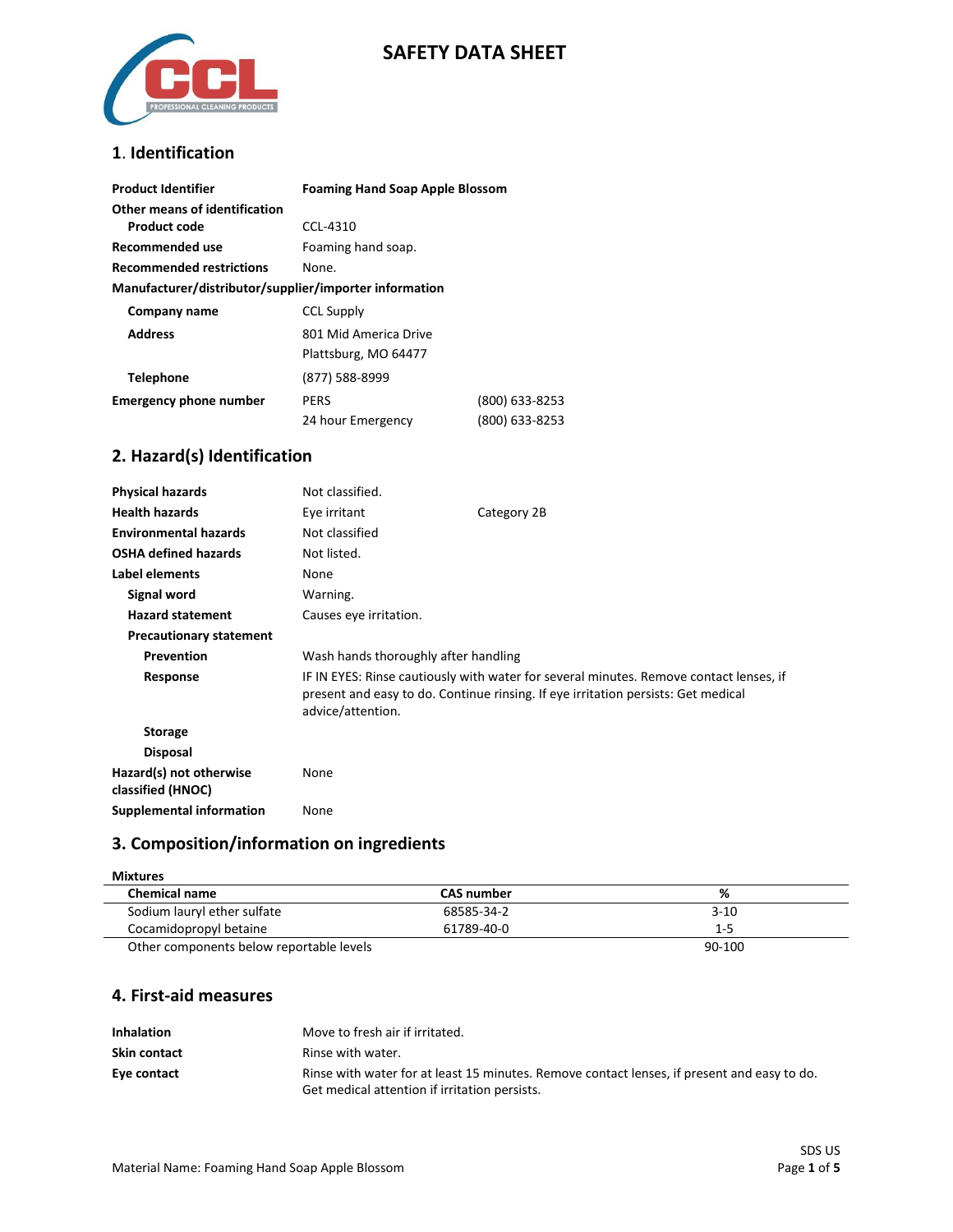| Ingestion                                                                    | Rinse mouth. Get medical attention if symptoms occur. Do not induce vomiting.                                          |
|------------------------------------------------------------------------------|------------------------------------------------------------------------------------------------------------------------|
| <b>Most important</b><br>symptoms/effects, acute and<br>delayed              | Dermatitis. Rash. May cause an allergic skin reaction.                                                                 |
| Indication of immediate<br>medical attention and special<br>treatment needed | Provide general support measures and treat symptomatically. Keep victim under observation.<br>Symptoms may be delayed. |
| <b>General information</b>                                                   | Hand washing liquid is generally non-toxic. It is meant to be in direct contact with skin.                             |

# **5. Fire-fighting measures**

| Suitable extinguishing media<br>Unsuitable extinguishing<br>media   | Water fog. Foam. Dry chemical powder. Carbon dioxide $(CO2)$ .<br>None known.                 |
|---------------------------------------------------------------------|-----------------------------------------------------------------------------------------------|
| Specific hazards arising from<br>the chemical                       | During fire, gases hazardous to health may be formed.                                         |
| Special protective equipment<br>and precautions for<br>firefighters | Self-contained breathing apparatus and full protecting clothing must be worn in case of fire. |
| <b>Fire-fighting</b><br>equipment/instructions                      | Move containers from fire area if you can do so without risk.                                 |
| <b>Specific methods</b>                                             | Use standard firefighting procedures and consider the hazards of other involved materials.    |
| <b>General fire hazards</b>                                         | No unusual fire or explosion hazards noted.                                                   |

## **6. Accidental release measures**

| Personal precautions,<br>protective equipment and<br>emergency procedures | Wear appropriate protective equipment and clothing during clean-up. Wear eye/face<br>protection.                                                                                                                                                                 |
|---------------------------------------------------------------------------|------------------------------------------------------------------------------------------------------------------------------------------------------------------------------------------------------------------------------------------------------------------|
| <b>Methods and materials for</b><br>containment and cleaning up           | Caution – spillages may be slippery.                                                                                                                                                                                                                             |
|                                                                           | Large spills: Stop the flow of material, if this is without risk. Dike the spilled material, where<br>this is possible. Absorb in vermiculite, dry sand or earth and place into containers. Prevent<br>entry into waterways, sewer, basements or confined areas. |
|                                                                           | Small spills: Wipe up with absorbent material (e.g. cloth, fleece). Clean surface thoroughly to<br>remove residual contamination.                                                                                                                                |
|                                                                           | Never return spills to original container for re-use. For waste disposal, see section 13 of the<br>SDS.                                                                                                                                                          |
| <b>Environmental precautions</b>                                          | Avoid discharge into areas not consistent with package labeling.                                                                                                                                                                                                 |

## **7. Handling and storage**

| Precautions for safe handling | Avoid contact with eye. Avoid prolonged exposure. Observe good industrial hygiene practices. |
|-------------------------------|----------------------------------------------------------------------------------------------|
| Conditions for safe storage,  | Store in original tightly closed container. Do not store in extreme conditions.              |
| including any                 |                                                                                              |
| incompatibilities             |                                                                                              |

# **8. Exposure controls/personal protection**

#### **Occupational exposure limits** None

**Biological limit values**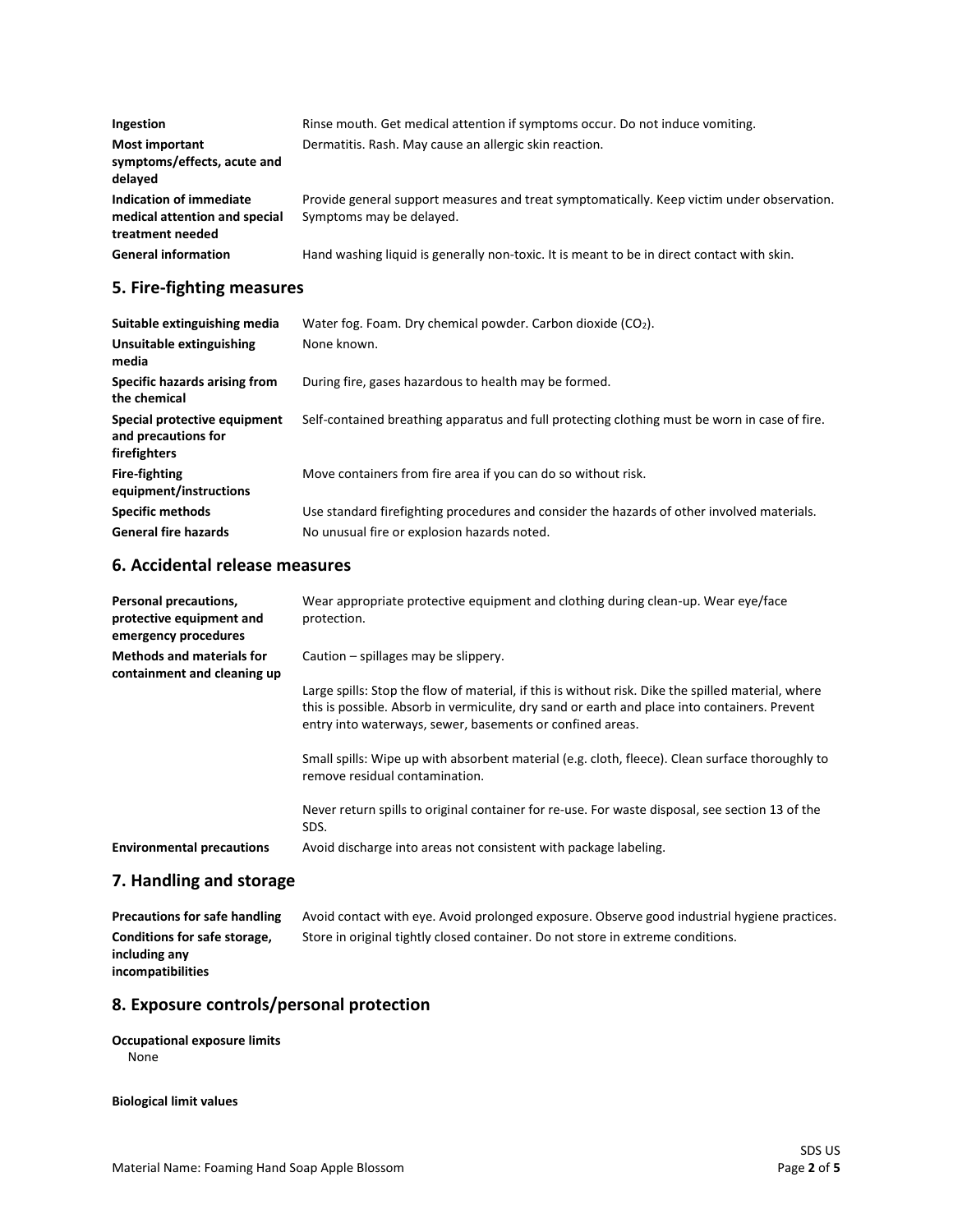None

**General hygiene considerations**

| <b>Appropriate engineering</b><br>controls | Emergency eye wash stations and showers should be readily accessible. |
|--------------------------------------------|-----------------------------------------------------------------------|
|                                            | Individual protection measures, such as personal protective equipment |
| Eye/face protection                        | Avoid contact with eyes.                                              |
| Skin protection                            |                                                                       |
| <b>Hand protection</b>                     | None.                                                                 |
| Other                                      | None.                                                                 |
| <b>Respiratory protection</b>              | Respiratory protection not required.                                  |
| <b>Thermal hazards</b>                     | None.                                                                 |

## **9. Physical and chemical properties**

None.

| Appearance                                 |                        |
|--------------------------------------------|------------------------|
| <b>Physical State</b>                      | Clear liquid.          |
| Color                                      | Green.                 |
| Odor                                       | Apple Blossom.         |
| <b>Odor threshold</b>                      | Not available.         |
| рH                                         | $6 - 7$ .              |
| Melting/freezing point                     | Not available.         |
| Initial boiling point and<br>boiling range | >212°F (100°C)         |
| <b>Flash point</b>                         | >385°F (196°C)         |
| <b>Evaporation rate</b>                    | Not available.         |
| <b>Flammability</b>                        | Not available.         |
| <b>Flammability Limits</b>                 |                        |
| Upper                                      | Not available.         |
| Lower                                      | Not available.         |
| Vapor pressure                             | Not available.         |
| Vapor density                              | Not available.         |
| Specific gravity (water=1)                 | 1.01                   |
| Solubility in water                        | Soluble                |
| <b>Partition coefficient</b>               | Not available.         |
| (n-octanol/water)                          |                        |
| <b>Auto-ignition temperature</b>           | Not available.         |
| <b>Decomposition temperature</b>           | Decomposes on heating. |
| Viscosity                                  | Not available.         |

# **10. Stability and reactivity**

| Reactivity                                   | This product is stable and non-reactive under normal conditions of use. |
|----------------------------------------------|-------------------------------------------------------------------------|
| <b>Chemical stability</b>                    | Material is stable under normal conditions.                             |
| <b>Possibility of hazardous</b><br>reactions | Hazardous polymerization does not occur.                                |
| <b>Conditions to avoid</b>                   | Heat, flames can cause product to decompose.                            |
| Incompatible materials                       | None.                                                                   |
| <b>Hazardous decomposition</b>               | Carbon dioxide, carbon monoxide.                                        |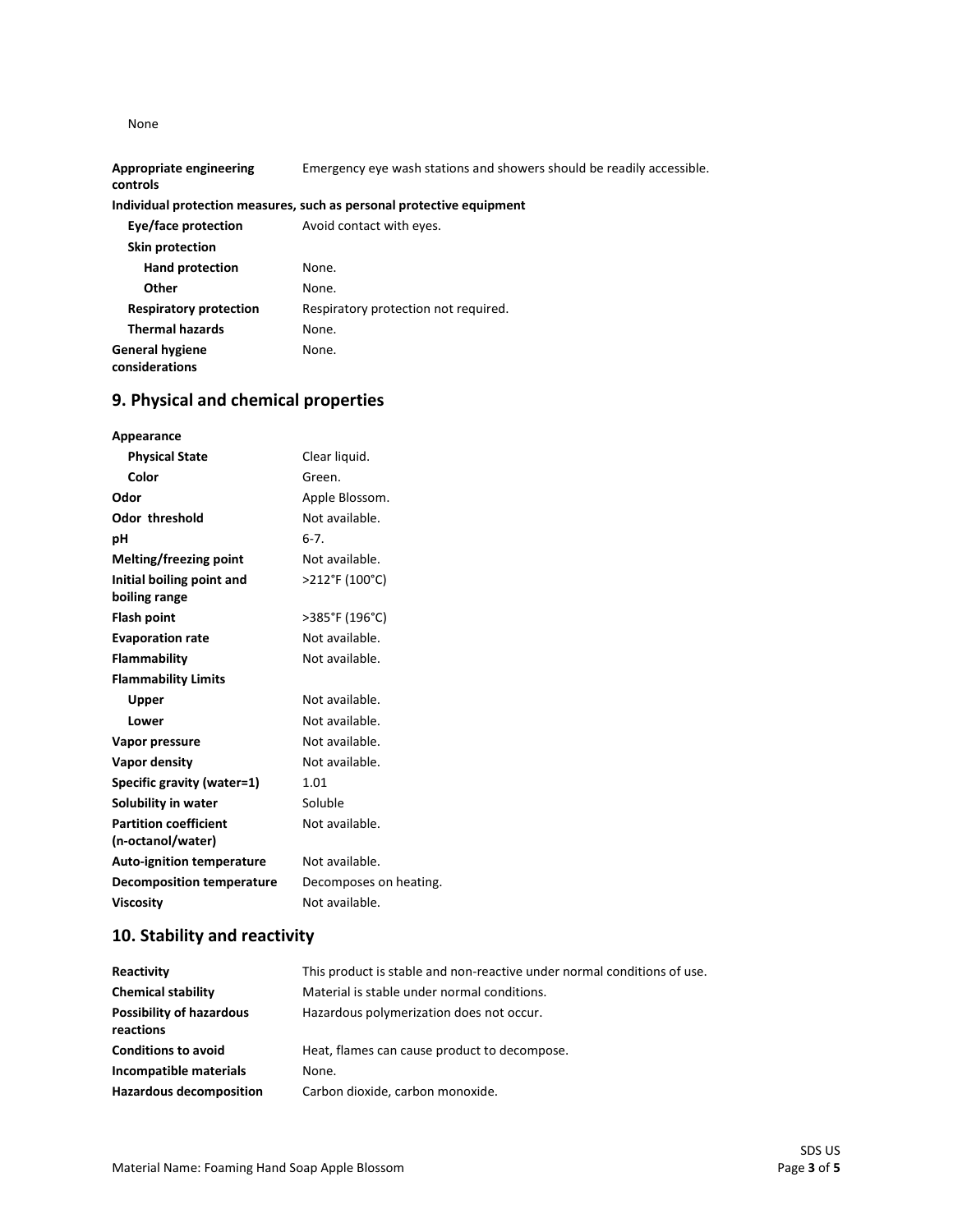**products**

# **11. Toxicological information**

| Information on likely routes<br>of exposure                                        |                                                                    |
|------------------------------------------------------------------------------------|--------------------------------------------------------------------|
| <b>Ingestion</b>                                                                   | Expected to be a low ingestion hazard.                             |
| <b>Inhalation</b>                                                                  | Expected to be a low inhalation hazard.                            |
| Skin contact                                                                       | Prolonged skin contact may cause slight irritation.                |
| Eye contact                                                                        | Repeated and/or prolonged eye contact may cause slight irritation. |
| Symptoms related to the<br>physical, chemical and<br>toxicological characteristics | Dermatitis. Rash. May cause an allergic skin reaction.             |
| <b>Acute toxicity</b>                                                              | Not established.                                                   |

| Product                                                                    | <b>Route and Species</b>                                                                                                                                                                     | $LD_{50}$              |  |
|----------------------------------------------------------------------------|----------------------------------------------------------------------------------------------------------------------------------------------------------------------------------------------|------------------------|--|
| Foaming Hand Soap Apple Blossom (CAS mixture)                              |                                                                                                                                                                                              |                        |  |
| Acute                                                                      | <i>Oral</i> , rat                                                                                                                                                                            | >5,000 mg/kg estimated |  |
| *Estimates for product may be based on additional component data not shown |                                                                                                                                                                                              |                        |  |
|                                                                            |                                                                                                                                                                                              |                        |  |
| Skin corrosion/irritation                                                  | Not classified.                                                                                                                                                                              |                        |  |
| Serious eye damage/<br>irritation                                          | May cause mild eye irritation.                                                                                                                                                               |                        |  |
| <b>Respiratory sensitization</b>                                           | Not classified.                                                                                                                                                                              |                        |  |
| <b>Skin sensitization</b>                                                  | Not classified.                                                                                                                                                                              |                        |  |
| <b>Germ cell mutagenicity</b>                                              | Not classified.                                                                                                                                                                              |                        |  |
| Carcinogenicity                                                            | Not considered a carcinogen.                                                                                                                                                                 |                        |  |
| OSHA Specifically Regulated Substances (29 CFR 1910.1001-1050)             |                                                                                                                                                                                              |                        |  |
| Not Listed.                                                                |                                                                                                                                                                                              |                        |  |
| <b>Reproductive toxicity</b>                                               | Not classified.                                                                                                                                                                              |                        |  |
| Specific target organ toxicity<br>- single exposure                        | Not classified.                                                                                                                                                                              |                        |  |
| Specific target organ toxicity<br>- repeated exposure                      | Not classified.                                                                                                                                                                              |                        |  |
| <b>Aspiration hazard</b>                                                   | Not considered an aspiration hazard.                                                                                                                                                         |                        |  |
| 12. Ecological information                                                 |                                                                                                                                                                                              |                        |  |
| <b>Ecotoxicity</b><br>No information.                                      |                                                                                                                                                                                              |                        |  |
| Persistence and degradability                                              | Not available.                                                                                                                                                                               |                        |  |
| <b>Bioaccumulative potential</b>                                           | Potential to bioaccumulate is low.                                                                                                                                                           |                        |  |
| <b>Mobility in soil</b>                                                    | Not available.                                                                                                                                                                               |                        |  |
| <b>Other adverse effects</b>                                               | Not available.                                                                                                                                                                               |                        |  |
| 13. Disposal considerations                                                |                                                                                                                                                                                              |                        |  |
| <b>Disposal instructions</b>                                               | Dispose of in accordance with local regulations.                                                                                                                                             |                        |  |
| Local disposal regulations                                                 | None.                                                                                                                                                                                        |                        |  |
| Waste from residues/unused<br>product                                      | Dispose of in accordance with local regulations. Empty containers or liners may retain some<br>product residues. This material and its container must be disposed of in a safe manner. (see: |                        |  |